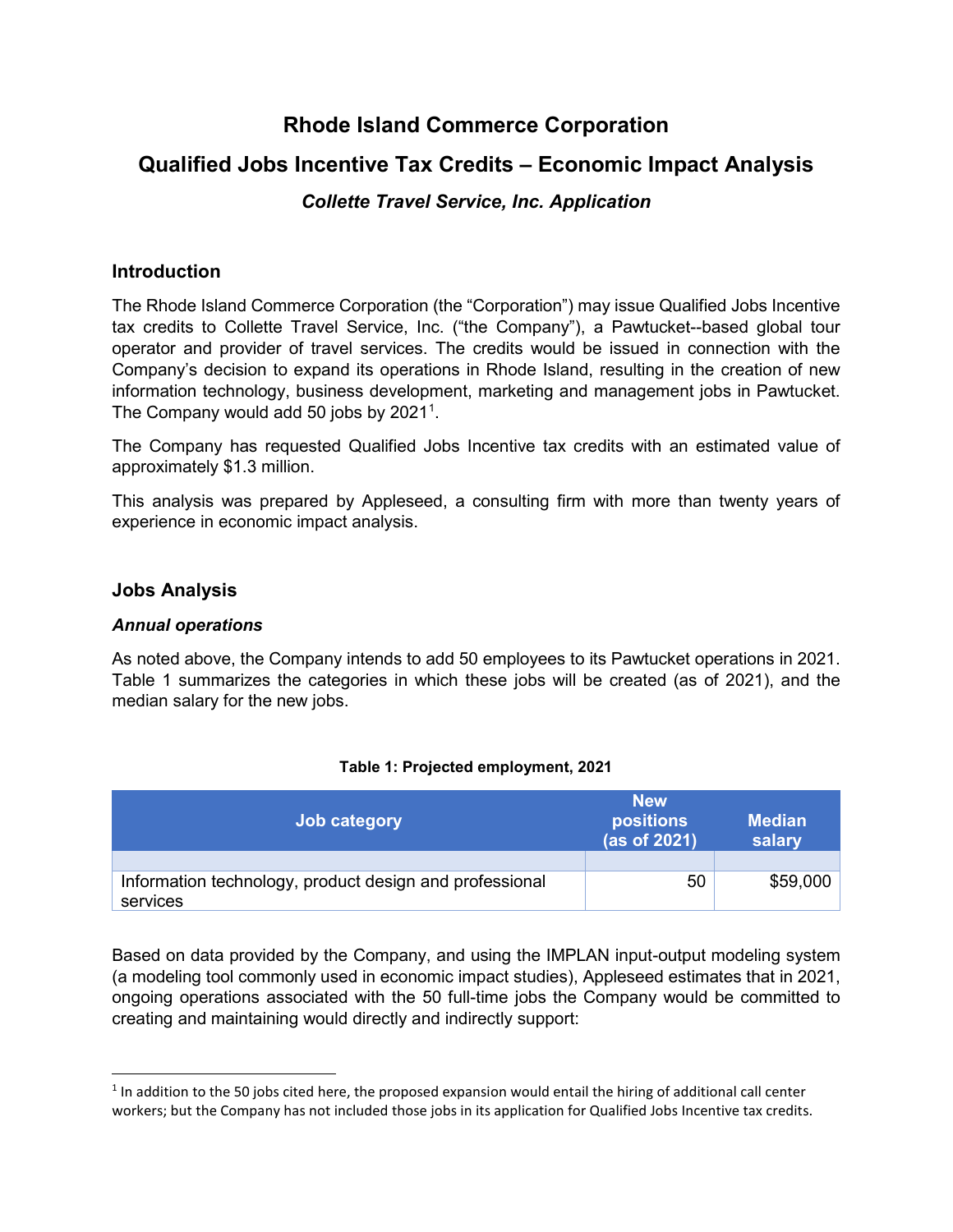- 84 full-time-equivalent (FTE) jobs in Rhode Island;
- \$5.6 million in annual earnings (in 2021 dollars);
- \$16.8 million in statewide economic output; and
- An increase of \$8.6 million in Rhode Island's annual GDP.

These impacts are summarized below in Table 2. The *direct impact* of the Company's proposed expansion is the impact of the company's increased spending on the wages and salaries paid to its new Rhode Island employees, and other expenditures associated with the work of those employees. Its *indirect impact* is the effect of the Company's increased spending on goods and services (insurance, construction materials, etc.) purchased from other Rhode Island businesses.

#### **Table 2: Direct, indirect and total annual impact of ongoing operations (employment in FTE; income, value-added and output in millions of 2021 dollars)**

|               | <b>Jobs</b> | Earnings | Value added Output |        |
|---------------|-------------|----------|--------------------|--------|
|               |             |          |                    |        |
| <b>Direct</b> | 50          | \$3.4    | \$5.3              | \$11.1 |
| Indirect      | 34          | 2.2      | 3.3                | 5.7    |
| Total         | 84          | \$5.6    | \$8.6              | \$16.8 |

In addition to the impacts on employment, earnings, output and state GDP cited above, expansion of the Company's operations in Rhode Island would generate a projected increase of approximately \$325,000 in annual state tax revenues, including:

- \$208,000 in state personal income taxes paid by workers newly employed by the Company in its expanded operations in Rhode Island, or by Rhode Island workers whose jobs are indirectly attributable to the Company's expansion;
- \$91,000 in state sales taxes paid on those workers' taxable household spending; and
- \$26,000 in state business taxes.

# **Benefits**

The Company offers a comprehensive set of employee benefits. The Company pays 75 percent of the cost of health insurance, 50 percent of the cost of a dental plan and the full cost of vision care. It also offers a 401(k) plan, with an employer match equal to 50 percent of the employee's contribution, up to 2.5 percent of total salary. Depending on its overall performance, the Company also awards "bonus" contributions to its employees' 401(k) accounts, which can bring the total employer match up to 4.0 to 5.0 percent of annual salary.

The Company also provides a wellness program for all employees, 10 to 20 days of paid vacation per year, and 5 personal and/or sick days. Employees are also entitled to up to ten days of "familiarization" tours each year, to ensure that they are familiar with the Company's travel products.